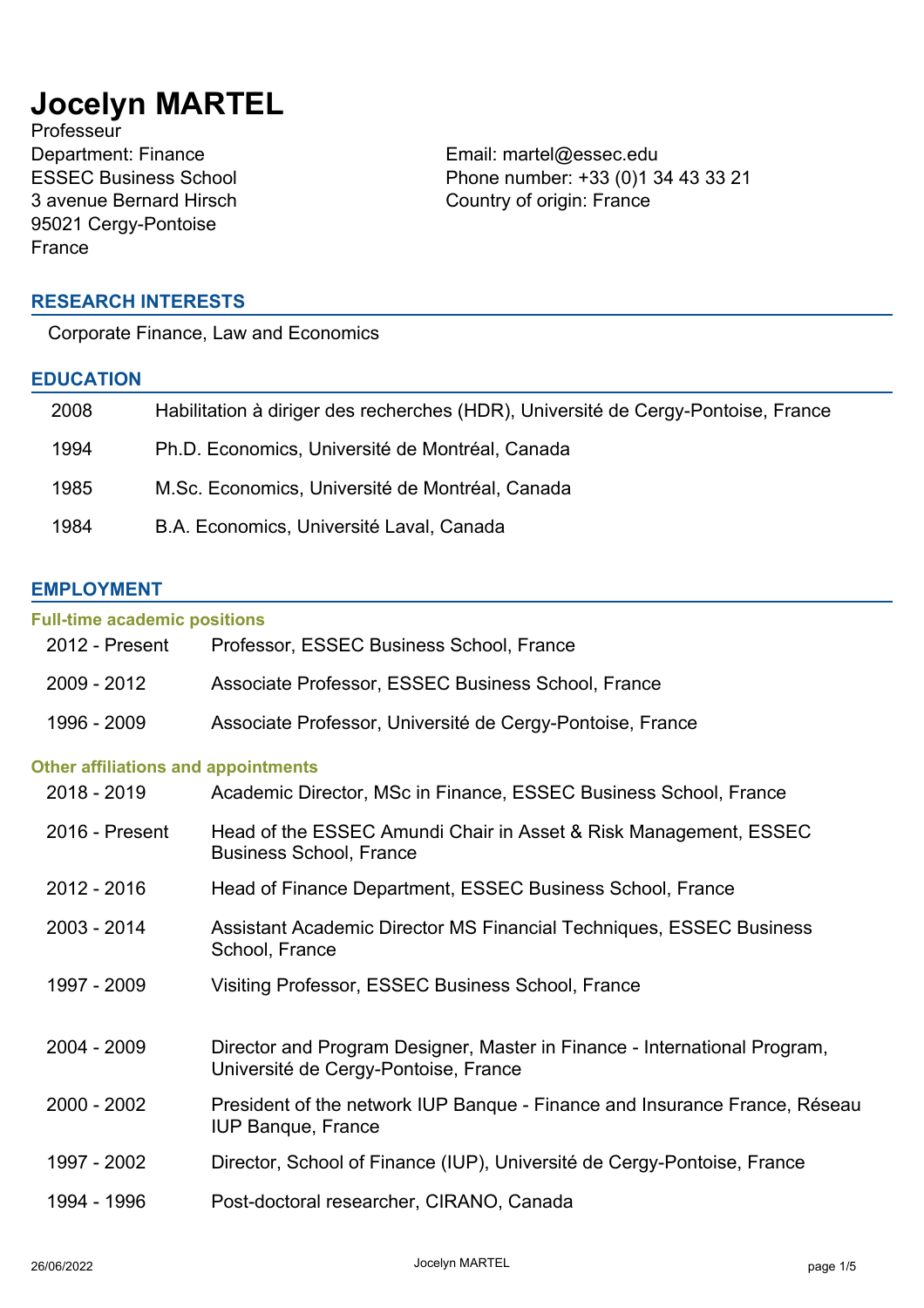| <b>Other professional experiences</b> |                                                                                  |
|---------------------------------------|----------------------------------------------------------------------------------|
| 1990 - 1992                           | Economist and Project Leader, Transport Canada, Canada                           |
| 1988 - 1990                           | Economist and Policy Assistant, Consumer and Corporate Affairs Canada,<br>Canada |

## **GRANTS AND HONORS**

| <b>Awards and Honors</b> |                                                                                                       |
|--------------------------|-------------------------------------------------------------------------------------------------------|
| 2020                     | Top-3 ESSEC Preferred Professors (2020)                                                               |
| 2016                     | Top-5 ESSEC Preferred Professors (2016)                                                               |
| 2014                     | Top-10 ESSEC Preferred Professors (2014)                                                              |
| 2013                     | Top-10 ESSEC Preferred Professors (2013)                                                              |
| <b>Grants</b>            |                                                                                                       |
| 2016                     | <b>CERESSEC Research Grant</b>                                                                        |
| 2014                     | <b>CERESSEC Research Grant</b>                                                                        |
| 1994                     | Post-doctoral Fellowship, Centre Inter-universitaire en Analyse des Organisations<br>(CIRANO), Canada |
| 1992                     | Doctoral Fellowship, CRDE, Université de Montréal, Canada                                             |
| 1985                     | Doctoral Fellowship, Fonds FCAR (Québec), Canada                                                      |

# **PUBLICATIONS**

## **Journal Articles**

FISCHER, T.C.G., GAVIOUS, I. and MARTEL, J. (2019). Earnings Management in Chapter 11 Bankruptcy. *Abacus*, 55(2), pp. 273-305.

FISHER, T.C.G., MARTEL, J. and GAVIOUS, I. (2016). Tax claims, government priority, absolute priority and the resolution of financial distress. *International Review of Law and Economics*, 48, pp. 50-58.

FISHER, T.C.G. and MARTEL, J. (2015). Too Much of A Good Thing? The Impact of the a New Bankruptcy Law in Canada. *Finance*, 36(2), pp. 37-66.

BLAZY, R., MARTEL, J. and NIGAM, N. (2014). The Choice Between Informal and Formal Restructuring: The Case of French Banks Facing Distressed SMEs. *Journal of Banking and Finance*, 44, pp. 248-263.

FISHER, T.C.G. and MARTEL, J. (2009). An Empirical Analysis of the Firm's Reorganization Decision. *Finance*, 30(1), pp. 121-149.

BARTHELEMY, F., FISHER, T.C.G. and MARTEL, J. (2009). What Discount Rate Should Bankruptcy Judges Use? Estimates from Canadian Reorganization Data. *International Review of Law and Economics*, 29(1), pp. 67-72.

FISHER, T. and MARTEL, J. (2007). Does it Matter how Bankruptcy Judges Evaluate the Creditors' Best-interests Test? *American Bankruptcy Law Journal*, 81(4), pp. 497-514.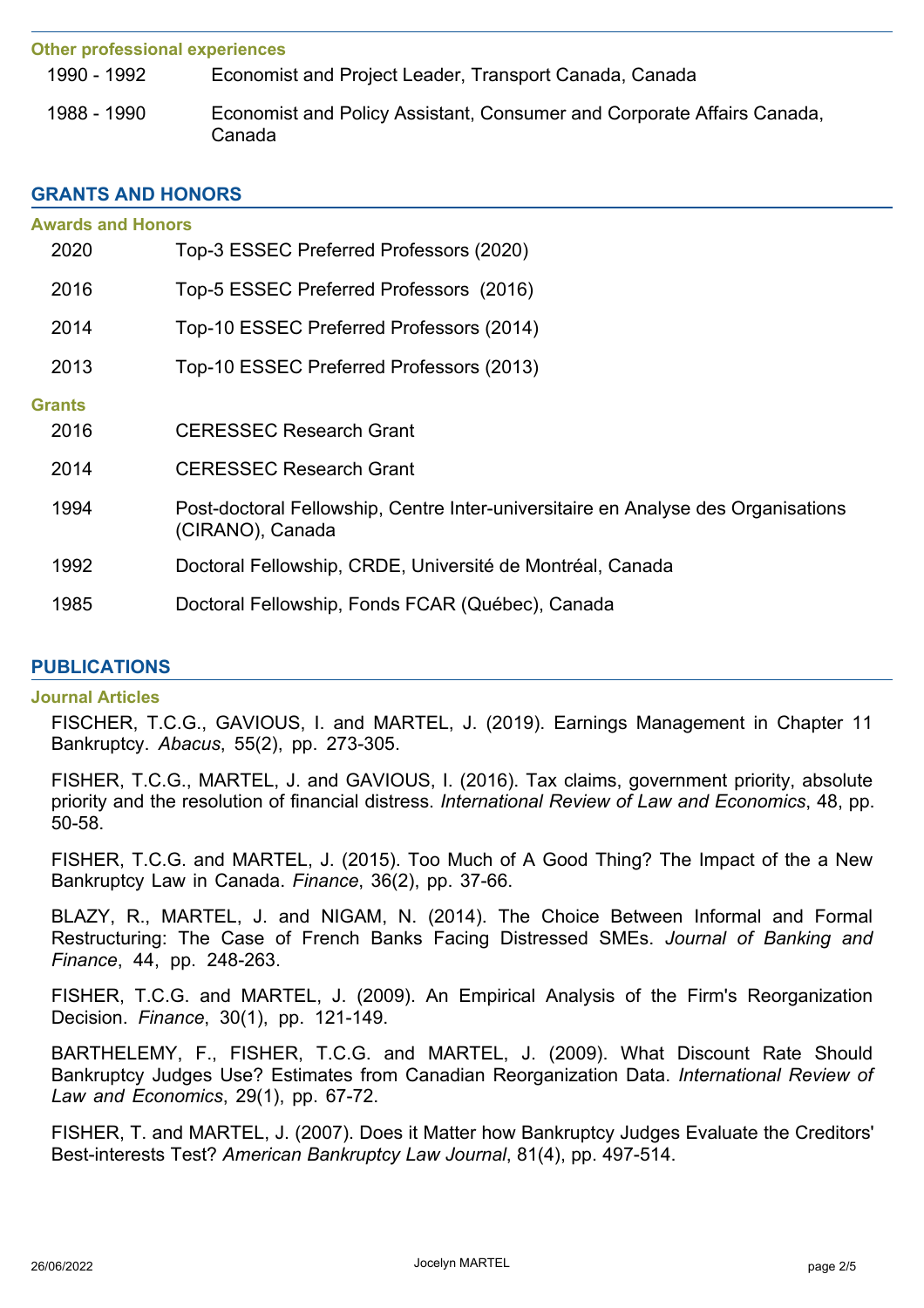FISHER, T. and MARTEL, J. (2005). The Irrelevance of Direct Bankruptcy Costs to the Firm's Financial Reorganization Decision. *Journal of Empirical Legal Studies*, 2(1), pp. 151-170.

FISHER, T. and MARTEL, J. (2004). Empirical Estimates of Filtering Failures in Court-Supervised Reorganization. *Journal of Empirical Legal Studies*, 1(1), pp. 143-164.

MARTEL, J. and MOKRANE, M. (2003). Bank Financing Strategies, Diversification and Securitization. *Finance*, 24(2), pp. 30-49.

FISHER, T. and MARTEL, J. (2003). The Effect of Bankruptcy Reform on the Number of Corporate Reorganization Proposals. *Canadian Public Policy*, 29(3), pp. 339-349.

MARTEL, J. (2003). The Information Content of Financial Reorganization Contracts. *Finance*, 24(Hors Série), pp. 145-160.

MARTEL, J. (2000). Faillite et réorganisation financière : Comparaison internationale et évidence empirique. *Revue Internationale de Gestion*, 25(3), pp. 111-118.

FISHER, T. and MARTEL, J. (1999). Should We Abolish Chapter 11 ? Evidence from Canada. *Journal of Legal Studies*, 28(1), pp. 233-257.

MARTEL, J. (1996). Impact anticipé de la réforme à la loi sur la faillite. *L'Actualité Économique*, 72(4), pp. 417-432.

MARTEL, J. (1996). Solutions au stress financier: Un survol de la littérature. *L'Actualité Économique*, 72(1), pp. 51-78.

MARTEL, J. (1995). Commercial Bankruptcy in Canada. *Canadian Association for Business Economics (CABE)*, 3(4), pp. 53-64.

FISHER, T. and MARTEL, J. (1995). The Creditors' Financial Reorganization Decision: New Evidence from Canadian Data. *Journal of Law, Economics and Organization*, 11(1), pp. 113-126.

MARTEL, J. (1994). Financial Reorganization in Canada. *Canadian Association for Business Economics (CABE)*, 2(2), pp. 54-66.

FISHER, T. and MARTEL, J. (1994). Will the Bankruptcy Reforms Work? An Empirical Analysis of Financial Reorganization in Canada. *Canadian Public Policy*, 20(3), pp. 265-277.

MARTEL, J. (1991). Bankruptcy Law and the Canadian Experience: An Economic Appraisal. *Canadian Public Policy*, 17(1), pp. 52-63.

MARTEL, J. (1989). Bankruptcy and Economic Fluctuations in Canada: 1976-1987. *Credit and Financial Journal*, pp. 9-13.

## **Book chapters**

MARTEL, J. and MASSÜE-MONAT, H. (1992). Les entreprises insolvables soumises à des procédures collectives: les solutions canadiennes. In: *Droit des entreprises en difficultés*. 1st ed. pp. 133-139.

#### **Conference proceedings**

BLAZY, R., MARTEL, J. and NIGAM, N. (2011). The Choice Between Informal and Formal Restructuring: The Case of French Banks Facing Distressed SMEs. In: *Proceedings of the European Financial Management Symposium: Alternate Investments*. European Financial Management Association (EFMA).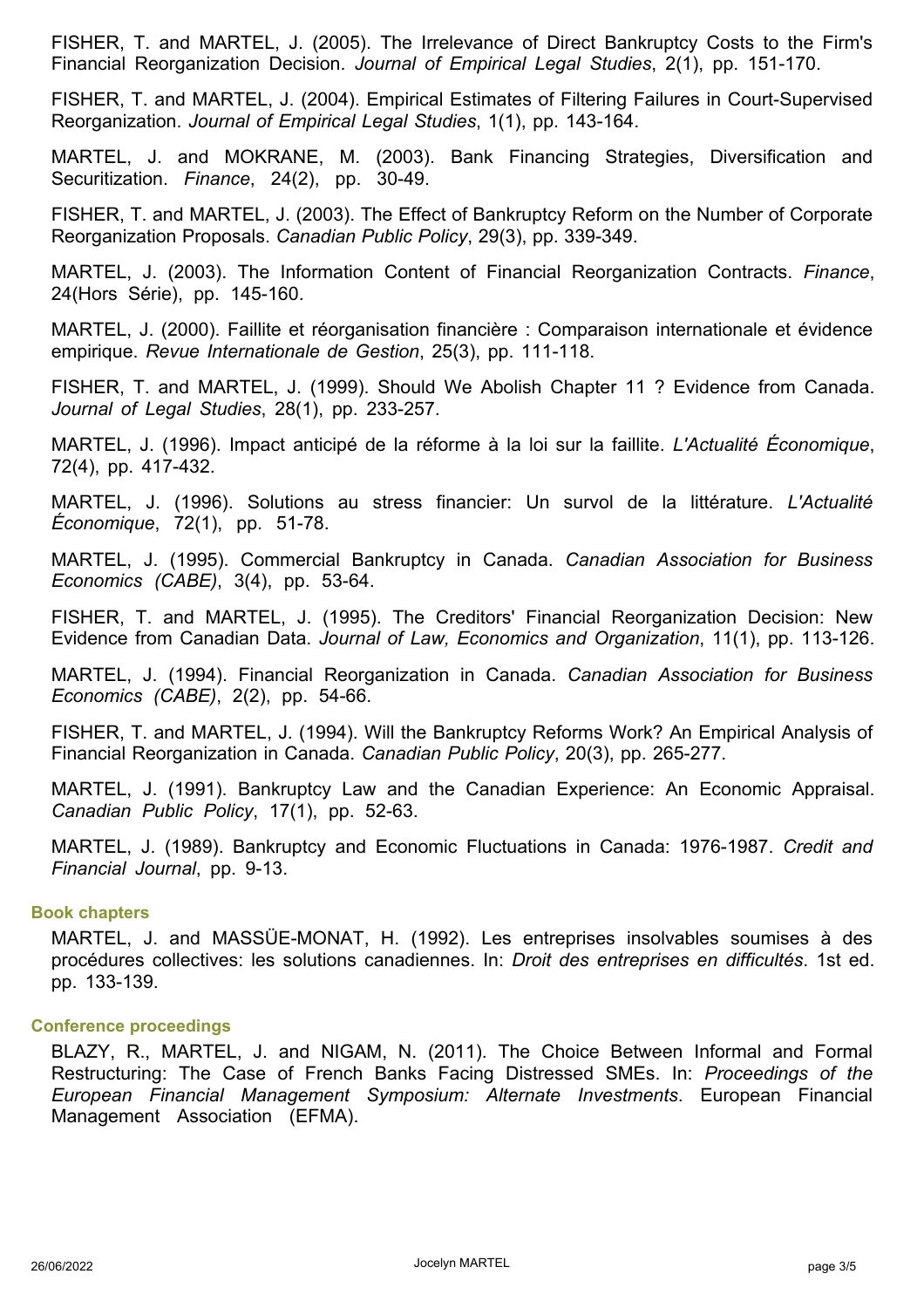### **Conferences**

GEORGAKOPOULOS, G., THIERHOFF, M. and MARTEL, J. (2018). Law & Economics: A Valuable Relationship? (Panel). In: INSOL Europe Annual Congress 2018.

MARTEL, J., FISHER, T.C.G. and GAVIOUS, I. (2014). Tax Claims, Absolute Priority and the Resolution of Financial Distress. In: 31st International Conference of the French Finance Association (AFFI 2014).

#### **Working Papers**

FISHER, T. and MARTEL, J. (2004). *External Causes of Business Bankruptcies in Canadian Industries : 1981-2000*.

MARTEL, J. and MOKRANE, M. (2003). *Bank Financing Strategies, Diversification and Securization*. ESSEC Business School.

MARTEL, J. (2000). *Bankruptcy*. ESSEC Business School.

MARTEL, J. and FISHER, T.C.G. (2000). *Empirical Estimates of Filtering Failure in Courtsupervised Reorganization*. ESSEC Business School.

MARTEL, J. (2000). *Faillite et réorganisation financière : comparaison internationale et évidence empirique*. ESSEC Business School.

MARTEL, J. and FISCHER, T.C.G. (2000). *The Bankruptcy Decision: Empirical Evidence from Canada*. ESSEC Business School.

MARTEL, J. and FISHER, T.C.G. (2000). *The Effect of Bankruptcy Reform on the Number of Reorganization Proposals*. ESSEC Business School.

MARTEL, J. and ROBERT, J. (1995). *A Proposal for Bankruptcy Reform in Canada*.

MARTEL, J. (1994). *Commercial Bankruptcy and Financial Reorganization in Canada*.

### **Press**

PONCET, P. and MARTEL, J. (2011). Fausses vérités sur l'inefficience des marchés ! *La Tribune*, pp. 30.

## **OTHER RESEARCH ACTIVITIES**

#### **Editorial Board Membership**

2009 - 2022 Journal of Empirical Legal Studies

#### **PhD Supervision**

| 2018 | F. A. DAMMAK (Université de Picardie - Jules Verne), Thesis jury member |
|------|-------------------------------------------------------------------------|
| 2018 | J. WEI (ESSEC Business School), Thesis referee                          |
| 2014 | Nicolae Stef (University Strasbourg I), Thesis jury member              |
| 2011 | Rim Ayadi (Université de Cergy-Pontoise), Thesis director               |
| 2011 | Agnes Fimayer (University Strasbourg I), Thesis jury member             |
| 2011 | Nirjahr Nigam (University Strasbourg I), Thesis jury member             |